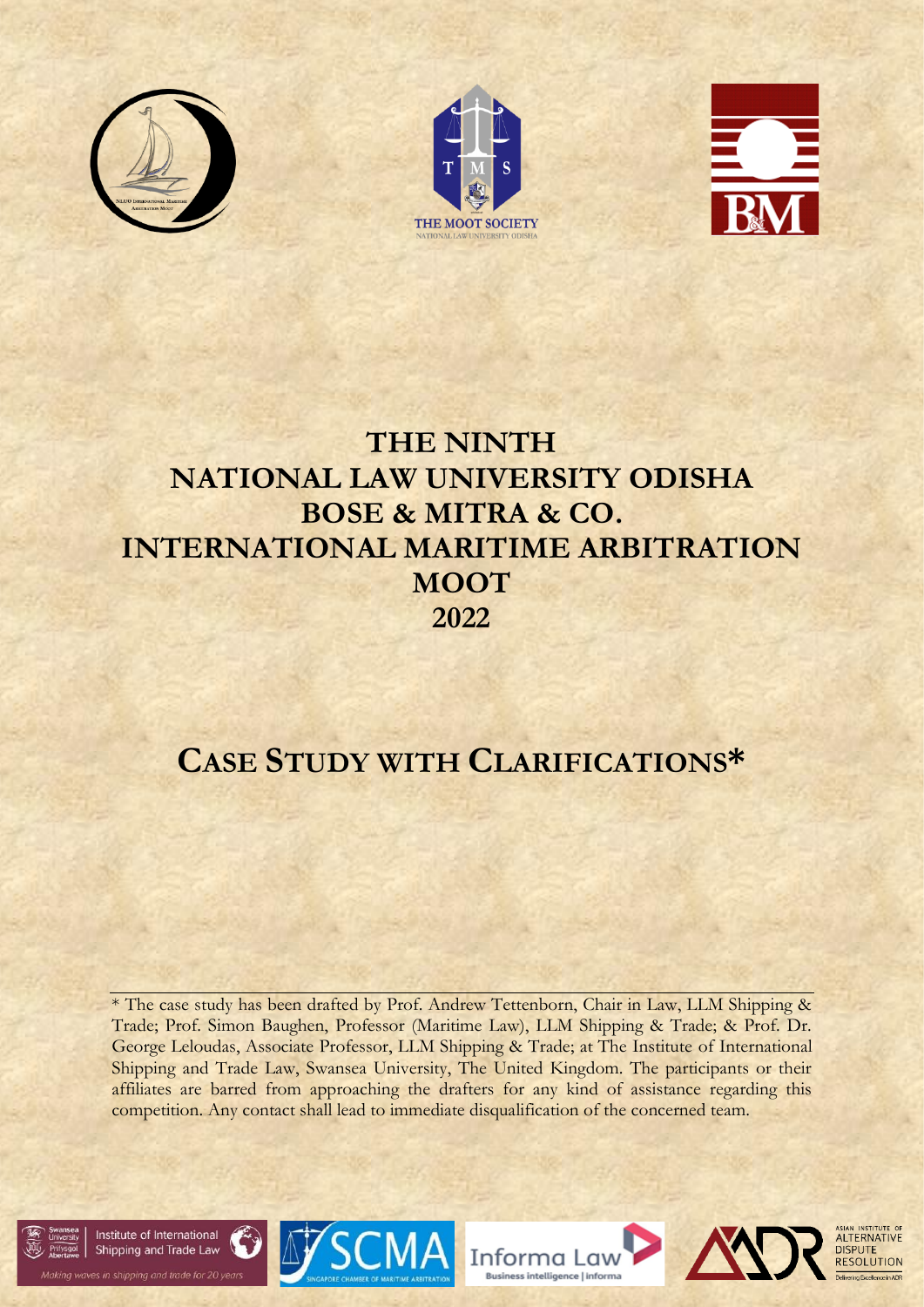## **TABLE OF CONTENTS**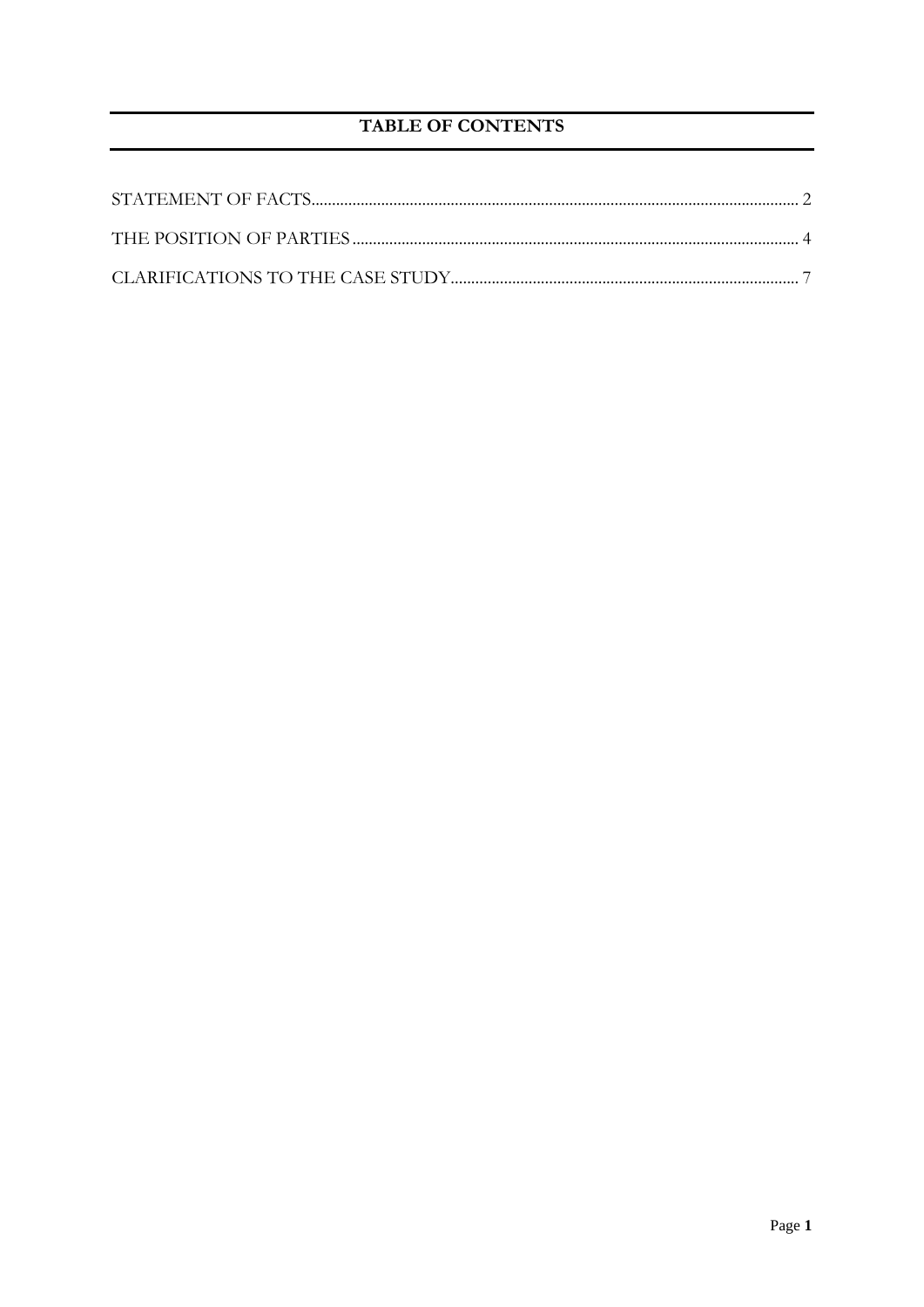#### IN THE MATTER OF AN ARBITRATION

#### Between

# CASPIAN TRADERS LIMITED Claimants

and

## TAWE LIMITED First Defendants

And

CRUZ SA (A Company incorporated under the laws of the Republic of Colombia) Second Defendants

## STATEMENT OF FACTS

#### <span id="page-2-0"></span>**The following facts are admitted by all parties:**

- 1. On 20 November 2020 Caspian Traders Ltd (Caspian) contracted with Tawe Ltd (Tawe), the owners of the MV Odyssefs, for the carriage of twenty hydrogen fuel cell converters, each weighing approximately one tonne, from Santos, Brazil to Chennai. Caspian had purchased the fuel cell converters from a Brazilian company for \$30,000 a converter.
- 2. Neither Brazil nor Colombia is party to the Hague Convention for the Unification of Certain Rules of Law relating to Bills of Lading 1924 or the Brussels Protocol to that Convention of 1968.
- 3. The cargo was shipped on 25 November 2020, and a bill of lading on the Combiconbill 2016 form, which made no mention of the value of the goods, was issued in Santos by Tawe. This named Caspian as shipper and consignee, Santos as the port of loading and Chennai as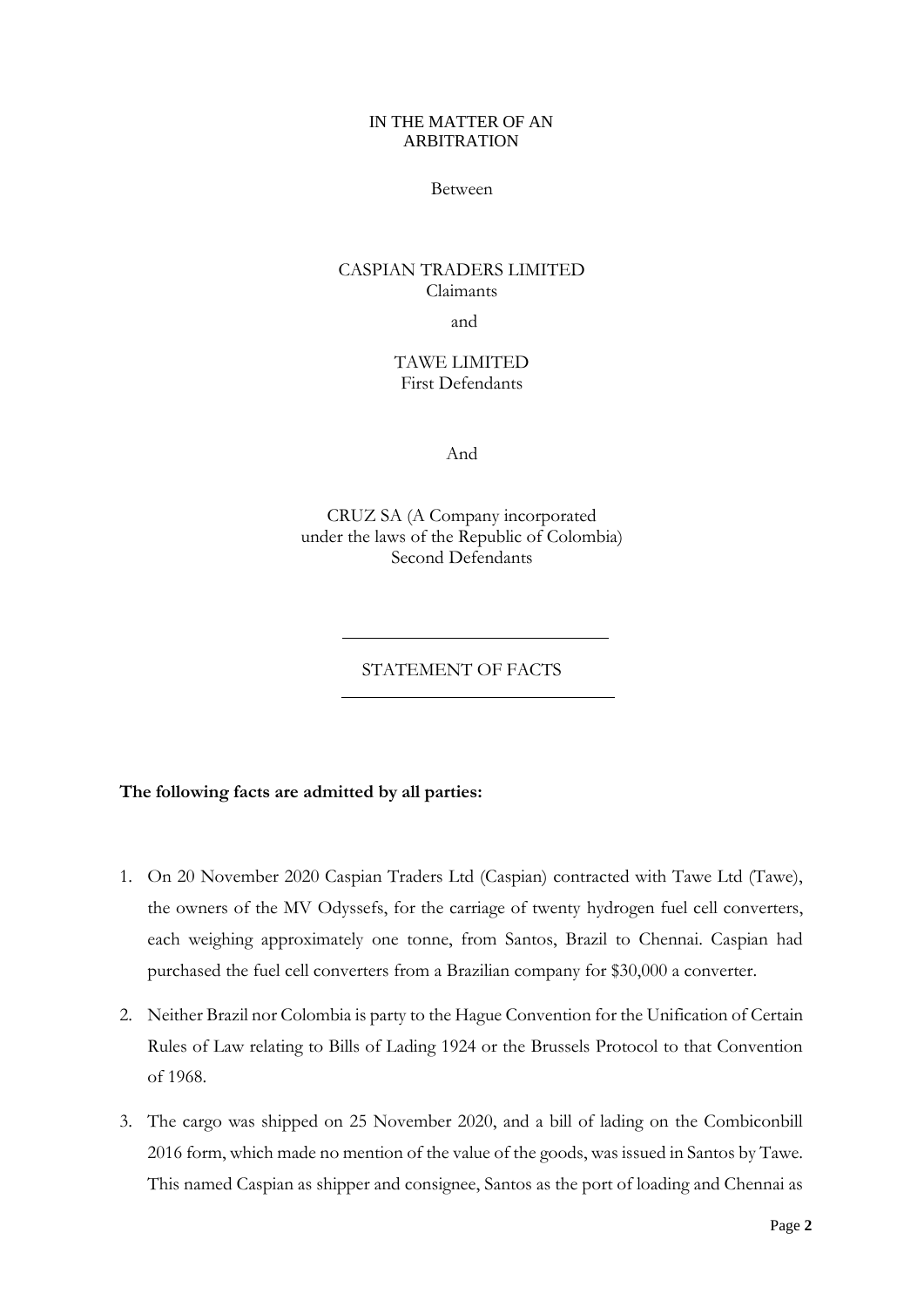the port of discharge. It also contained an addendum with the following additional typed clauses:

- 1. This bill of lading is subject to English law, and any disputes arising out of or in connection with it shall be settled by SCMA arbitration in Singapore.
- 2. The Carrier has liberty to transship goods on any terms whatsoever, and any and all liability in the Carrier, whether in contract, tort, bailment or otherwise, shall cease once goods are discharged from the Odyssefs.
- 3. In the case of loss or damage neither the Carrier nor the ship shall be liable in any circumstances for any sum in excess of \$500 per package or unit.
- 4. The contract contained in or evidenced by this bill of lading is subject to the Hague Rules, and Clause 11 of Combiconbill 2016 shall be regarded as deleted.
- 4. On 1 December the Odyssefs arrived at Cartagena, Colombia, where Tawe discharged the cargo and transshipped it on to the Hidalgo, owned by Armadores Cruz SA. Tawe in turn received a bill of lading issued by Cruz in Bogotá, also on the Combiconbill 2016 form with no mention of the value of the goods.

This named Cartagena as the port of shipment and Chennai as the port of discharge, and on the front Tawe appeared as both shipper and consignee. It contained an addendum as follows:

- 1. This bill of lading is subject to English law and any and all disputes arising thereunder in connection therewith shall be settled by SCMA arbitration in Singapore.
- 2. Clause 11 is deleted.
- 3. Clause Paramount. The contract contained in or evidenced by this bill of lading is subject to the Hague Rules 1924, save that Article IX of the said Rules shall not apply.
- 4. The Carrier's liability for any loss or damage whatsoever is limited to a sum of  $f_11,000$ Sterling per package or unit.
- 5. During the voyage between Cartagena and Chennai the vessel encountered a hurricane and the stow collapsed, which resulted in the cargo being lost. The loss was admitted to have been due to the failure by Cruz to show due diligence to render the Hidalgo seaworthy, the unseaworthiness being due to Cruz's failure to correct a fault in the vessel's weather radar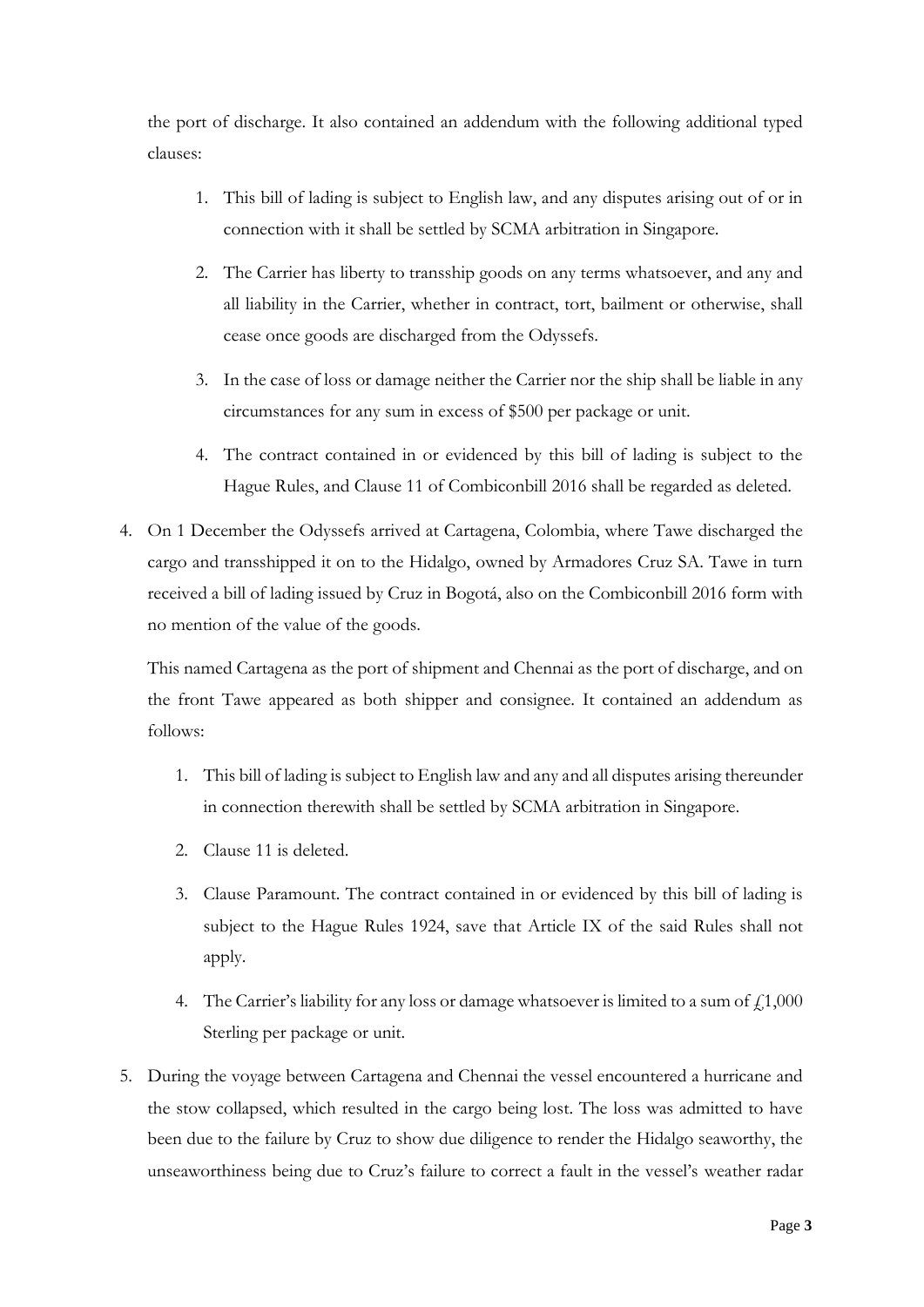before departure from Cartagena.

- 6. It is accepted on all sides that, in so far as this is relevant, each converter was a separate package or unit for the purposes of the Hague and/or Hague-Visby Rules.
- 7. Caspian issued a claim for arbitration against Tawe on 25 August 2021, and against Cruz on 3 September 2021. In both proceedings Caspian claimed \$600,000 for the loss of the converters, a figure that was agreed to represent their market value. By agreement between all three parties, both arbitrations were consolidated before the present tribunal. The parties, however, disagree on the composition of the tribunal.

#### IN THE MATTER OF AN ARBITRATION

## Between

## CASPIAN TRADERS LIMITED Claimants

and

## TAWE LIMITED First Defendants

And

CRUZ SA (A Company incorporated under the laws of the Republic of Colombia) Second Defendants

## <span id="page-4-0"></span>THE POSITION OF PARTIES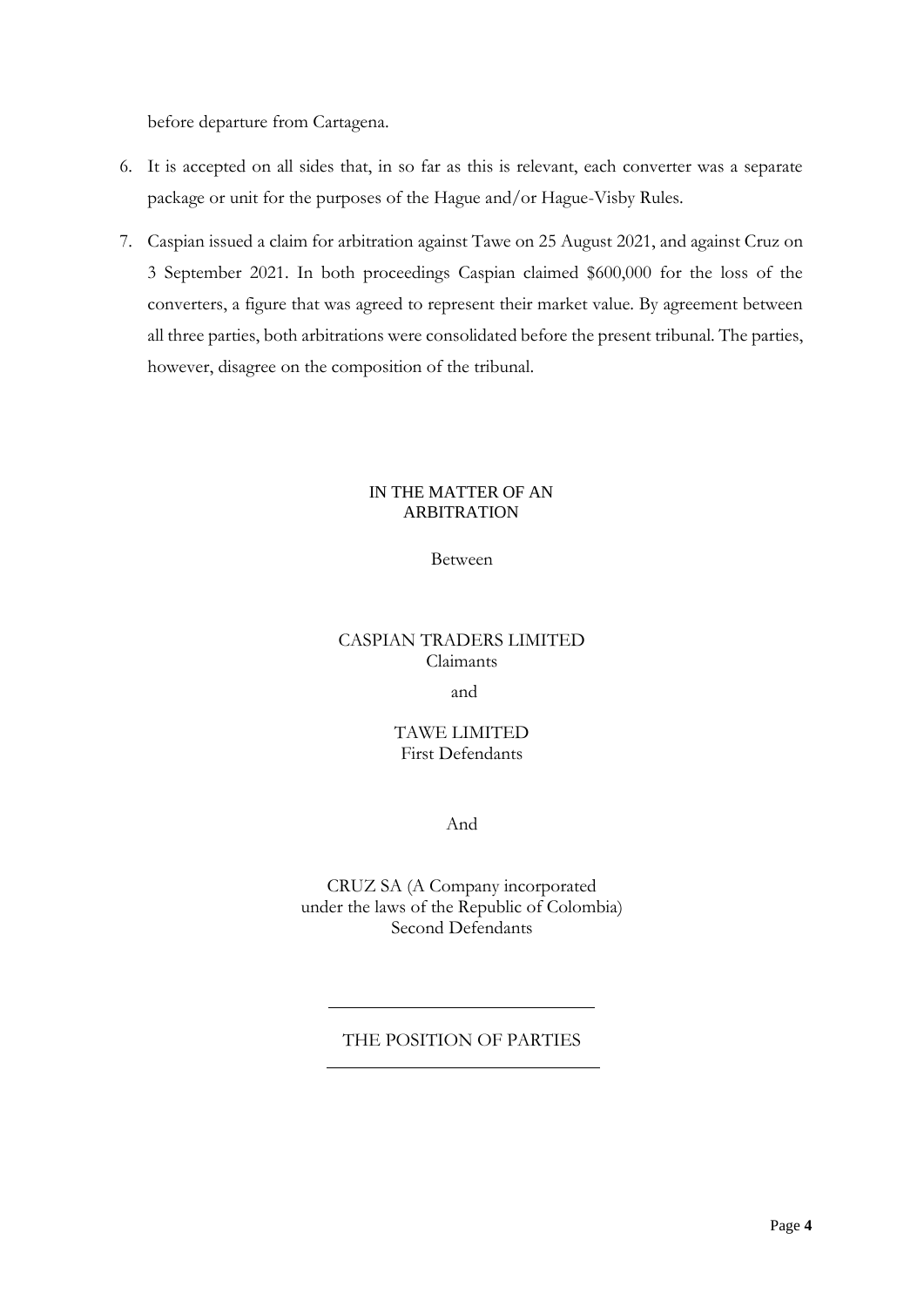#### **CASPIAN**

Caspian claims that both Tawe and Cruz are liable to it for \$600,000, the full market value of the twenty lost converters (though it admits that it must give credit to either party for any sums recovered from the other). Alternatively, it claims that Tawe and Cruz are liable in a lesser sum as described below.

(1) Caspian alleges that Tawe are liable to it on the basis of Tawe's breach of their contractual duty to ensure the provision of a seaworthy vessel under Article III Rule I of the Hague Rules appended to the Carriage of Goods by Sea Act 1924 and/or Article III Rule I of the Hague-Visby Rules appended to the Carriage of Goods by Sea Act 1971. In so far as Clause 2 of the Addendum to the Odyssefs bill of lading purports to relieve the carrier of liability in respect of loss or damage occurring after the cargo has been transshipped from the Odyssefs, it is Caspian's case that this is rendered null and void by Article III Rule 8 of the Hague and/or Hague-Visby Rules as the case may be.

(2) Caspian alleges that Cruz are liable to it as sub-bailees who had agreed to carry the cargo on the terms of the Hague and/or Hague-Visby Rules, and that on that basis also Cruz are liable for failure to show due diligence to provide a seaworthy vessel.

(3) It is Caspian's case that both Tawe and Cruz are liable to it for the full value of the converters because

(a) the relevant limit of liability is the gold value  $\ell$ 100 per package as provided in Article 4 Rule 5 of the Hague Rules appended to the Carriage of Goods by Sea Act 1924, which at the current rate of bullion values yields a figure of about \$40,000, considerably in excess of \$30,000, per converter, and

(b) any attempt by either Tawe or Cruz to limit liability to a lower figure is prohibited by Article III Rule 8 of those Rules.

(4) In the alternative, Caspian claims that the relevant liability is the limit of 2 SDRs per kg contained in Article 4 Rule 5 of the Hague-Visby Rules appended to the Carriage of Goods by Sea Act 1971. On that basis it contends that Tawe and/or Cruz are liable to them in the figure of the dollar equivalent of 2,000 SDRs per tonne, approximately \$2,800 per converter, or \$56,000 in total.

(5) Caspian claims that the arbitral panel should consist of 3 arbitrators as per Rule 8.2 of the SCMA Arbitration Rules.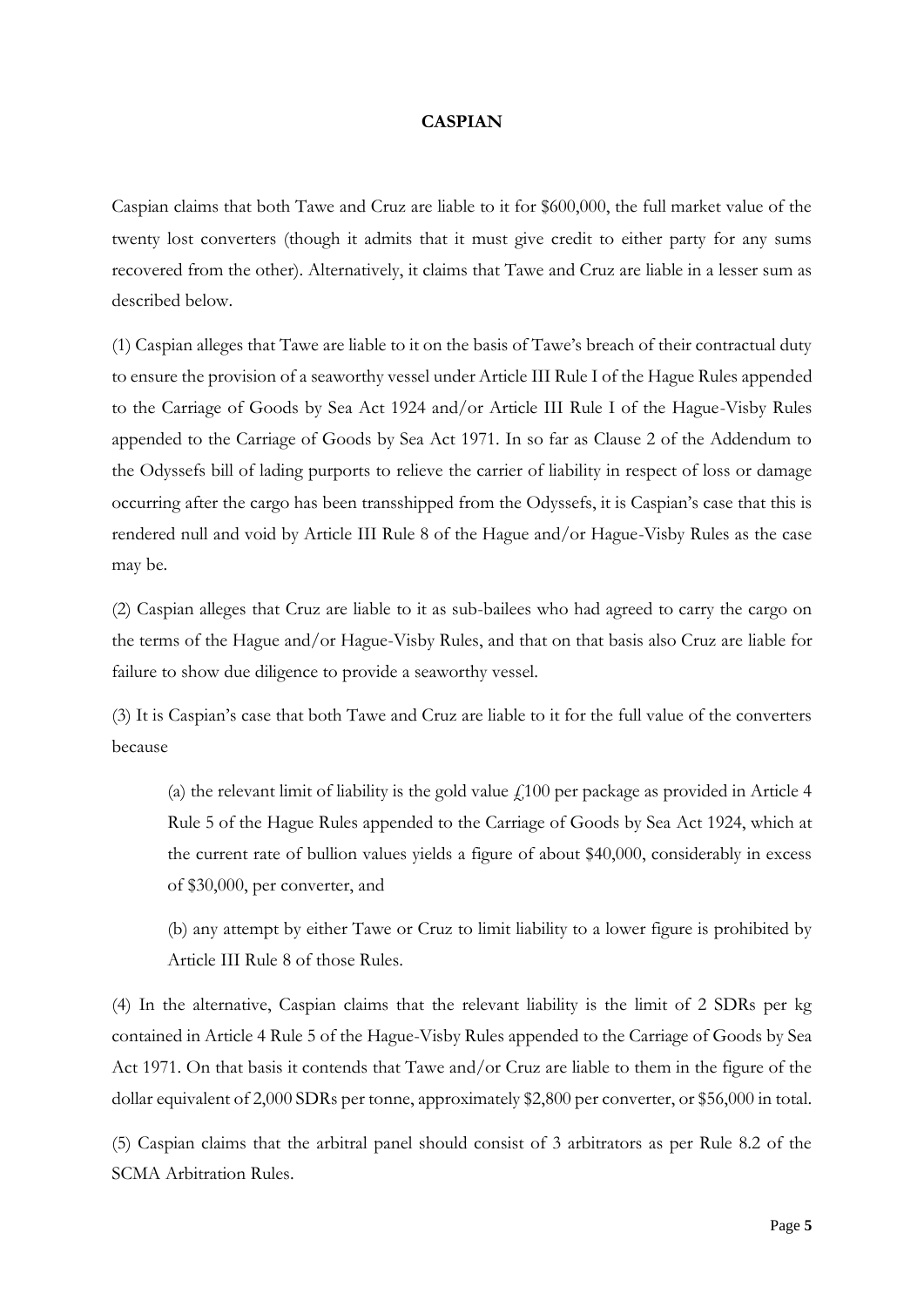#### **TAWE**

Tawe deny that they are liable to Caspian for any sum, and/or that their liability is limited as described below.

(1) It is Tawe's case that the plain terms of Clause 2 of the Addendum to the Odyssefs bill of lading exonerated them from any liability whatever once the goods had been transshipped. They contend that Article III Rule 8 does not preclude reliance on this provision because the Hague and/or Hague-Visby Rules were applicable to the carriage not by operation of law but only by virtue of agreement between the parties.

(2) Alternatively, it is Tawe's case that under Clause 3 of the addendum to the Odyssefs bill of lading they are entitled to limit their liability to Caspian to \$500 per package, making a total of \$10,000.

(3) Tawe claims that the arbitral panel should consist of 1 arbitrator as per section 9 of the International Arbitration Act of Singapore.

#### **CRUZ**

Cruz equally deny any liability to Caspian, or alternatively claim to limit their liability as described below.

(1) It is Cruz's case that they are protected as third parties by Clause 15 of the Odyssefs bill of lading, providing that no liability shall attach to any servant, agent or independent contractor employed by Tawe to transport the goods.

(2) Alternatively, because of Clause 4 of the addendum to the Hidalgo bill of lading, Cruz argue that they are entitled under the terms of their sub-bailment with Tawe to limit their liability to £1,000 per unit, making their liability £20,000 (approximately \$27,600). Cruz argue that in this connection Art III Rule 8 of the Hague and/or Hague-Visby Rules does not preclude reliance on the said Clause 4 because the Rules applied only by virtue of agreement between the parties.

(3) Cruz joins Tawe in claiming that the arbitral panel should consist of 1 arbitrator as per section 9 of the International Arbitration Act of Singapore.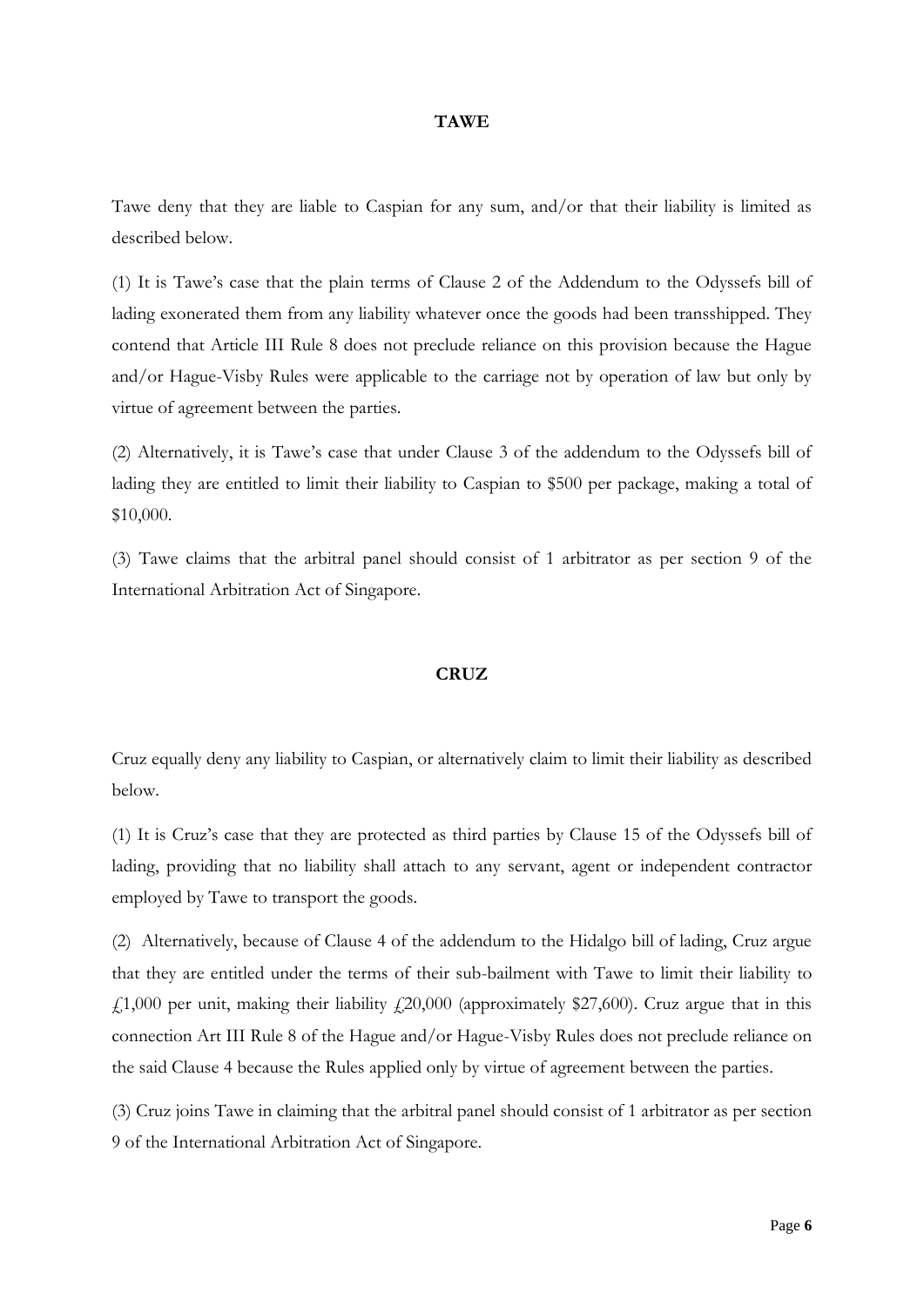## CLARIFICATIONS TO THE CASE STUDY

<span id="page-7-0"></span>1. The case study mentions 'Appendix' specifying the clauses, however, upon a brief reading of the same, we couldn't come across it. I request you to clarify the same.

## **Dealt with in the text.**

2. There seems to be a discrepancy in the calculation of damages. The case study initially mentions 5 convertors priced at 100,000 USD per convertor i.e. 500,000 USD for 5 convertors (paragraph 1, page 2). Later, in the case study, the calculation of damages (pages 5 and 6) seem to account for 20 convertors instead of 5 convertors. According to our calculations, it appears that there were 20 convertors, each priced at 25,000 USD. Please clarify the same.

## **Dealt with in the text.**

3. The problem mentions that the claimant seeks 500,000 USD as damages (paragraph 6, page 4), then subsequently goes on to mention 600,000 USD as damages (page 4). Please clarify which figure is correct.

## **Dealt with in the text.**

4. Is Caspian claiming the figure of USD 500000/ 600000 from both Tawe and Cruz collectively or individually?

## **Dealt with in the text.**

5. What information is reflected in the column titled "quantity and description of goods" in the both Bills of Lading based on the Combicon Bill, 2016 format? Is 1 convertor considered to be 1 package/ 1 unit?

## **Dealt with in the text.**

6. What conversion rate (if any) are participants supposed to use?

## **It is provided where necessary.**

7. The case study has mentioned Caspian as the shipper and consignee in the 1st bill of lading (i.e., the Odyssefs Bill of Lading) (paragraph 3, page 3). Is there an error in the bill of lading?

**No.**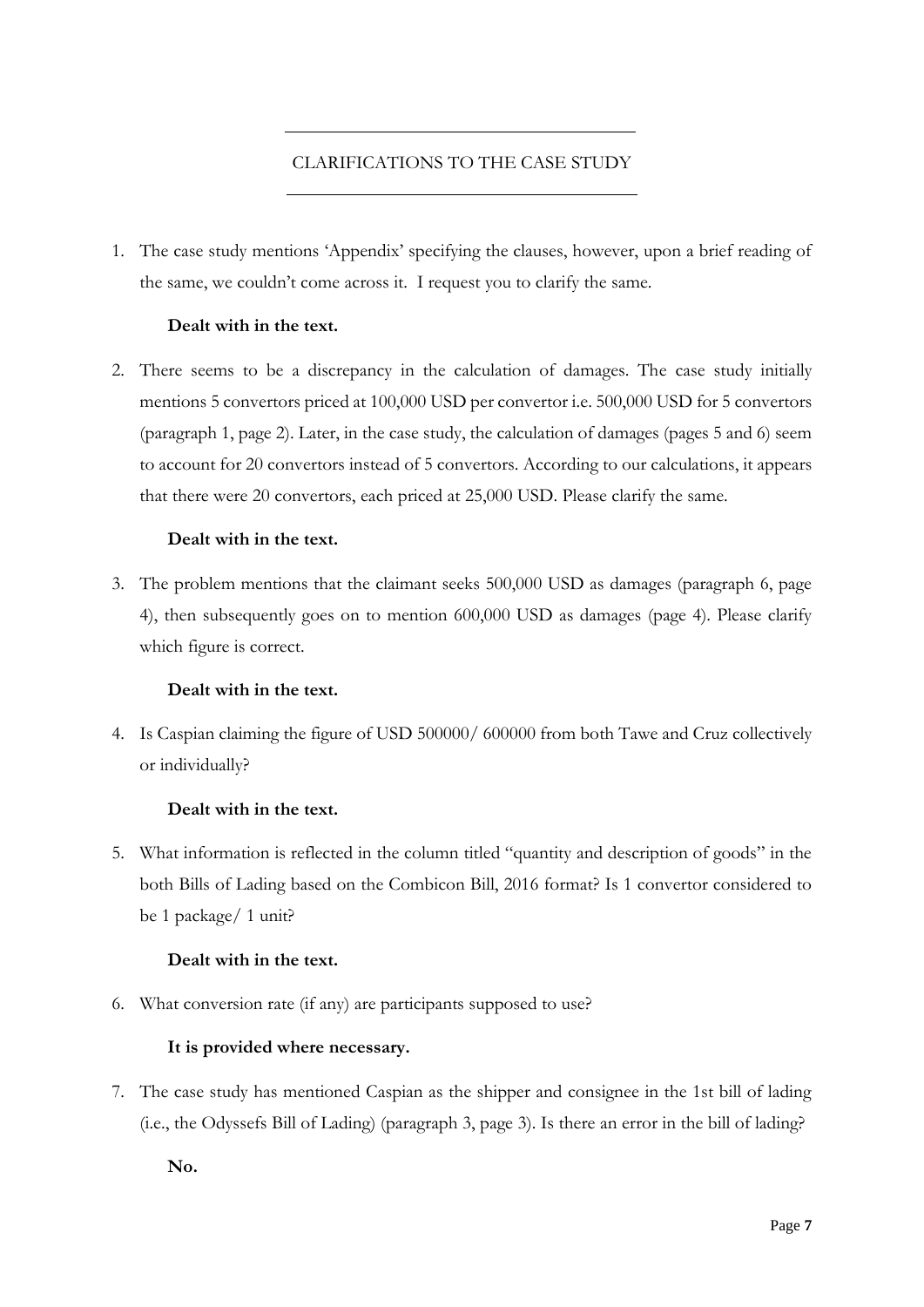8. The case study has mentioned Tawe as the shipper and consignee in the 2nd bill of lading (i.e., the Hidalgo Bill of Lading) (paragraph 4, page 3). Is there an error in the bill of lading?

#### **No.**

9. The case study contains the following clause in the addendum to the Odyssefs Bill of Lading: "The contract contained in or evidenced by this bill of lading is subject to the Hague Rules, and Clause 11 shall be regarded as deleted". (paragraph 3(4), page 3) Please clarify clause XI of which document/ statute/ legislation is being referred to.

## **Dealt with in the text.**

10. The case study contains the following clause in the addendum to the Hidalgo Bill of Lading: "Clause Paramount. The contract contained in or evidenced by this bill of lading is subject to the Hague Rules, save that Clause IX shall not apply". (paragraph 4(3), page 3). Please clarify clause IX of which document/ statute/ legislation is being referred to.

## **Dealt with in the text.**

11. The Clause 1 of the Addendum to the Odyssefs and Hidalgo Bills of Lading state that; "any disputes arising out of or in connection with it shall be settled by SCMA arbitration in Singapore". However, Clause 5 of the Combiconbill 2016 is inconsistent with the aforementioned bills of lading. Kindly confirm, which clause holds precedence.

## **This is for the teams to argue.**

12. Is Clause 5 of the Combiconbill 2016 format mentioned in the Odyssefs and Hidalgo Bills of Lading applicable? What is the principal place of business for Tawe and Cruz respectively?

## **No clarification required.**

13. How many converters were shipped and how many were lost?

#### **Dealt with in the text.**

14. Why does Tawe agree for 10,000 damage when one converter damage cost is 500 and only 5 were sent?

#### **Dealt with in the text.**

15. Who proposed the addendum clause of the bill of lading? Caspian or Tawe?

## **No clarification required.**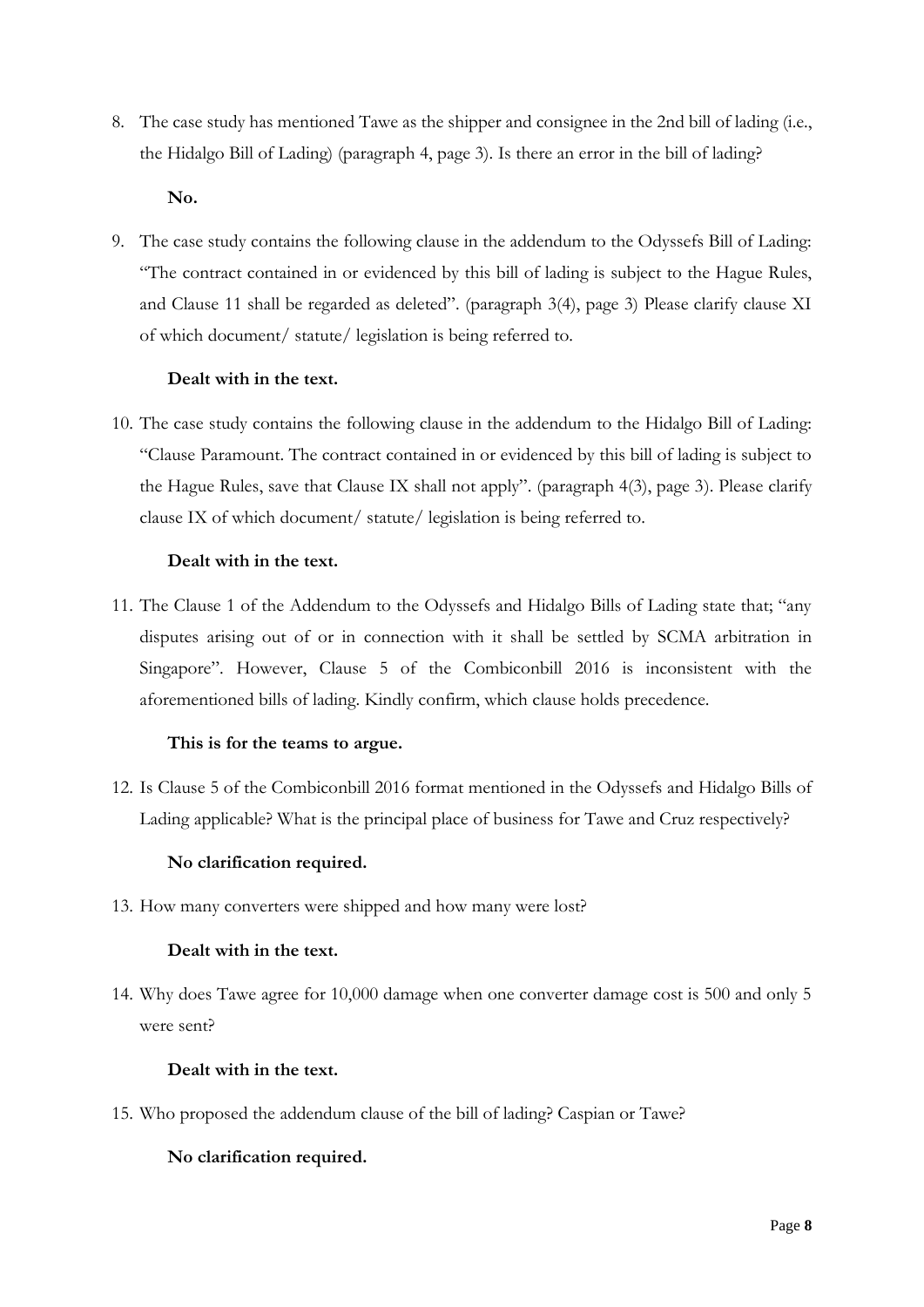16. In para 6, Caspian claims \$500,000. Whereas in the position of parties Caspian claims \$600,000.

## **Dealt with in the text.**

17. Was Caspian aware about involvement of Cruz during the signature of bill of lading?

## **No clarification required.**

18. How did Tawe discharge goods at Columbia when discharged port was Chennai as per bill of lading?

## **No clarification required.**

19. Why was Hague rules a preference for the parties when their countries are not signatories to it?

## **No clarification required.**

20. Whether there is any possibility to provide the draft copies of Combicon Bill 2016, Carriage of Goods by Sea Act 1924, Carriage of Goods by Sea Act 1971, Carriage of Goods by Sea Act 1976 as Annexures to the given problem in order to circumvent our confusion arising due to the existence of multiple copies for the same? We could. Do you think we should?

## **The teams are required to find copies.**

21. Whether the SCMA Rules of 2015 or the SCMA Rules of 2022 would be applicable to the given problem?

## **The SCMA Rules of 2022 would be applicable.**

22. To which countries do the companies Tawe and Caspian belong to?

## **No clarification required.**

23. Does "per package/unit" in the case study mean "one fuel cell converter"?

## **Dealt with in the text.**

24. What was the date that was decided for the discharge of goods at the port of discharge?

## **No clarification required.**

25. "The bill of lading is subject to English law"- Does this mean that it is subjected to COGSA 1971/1992?

## **This is for the teams to argue.**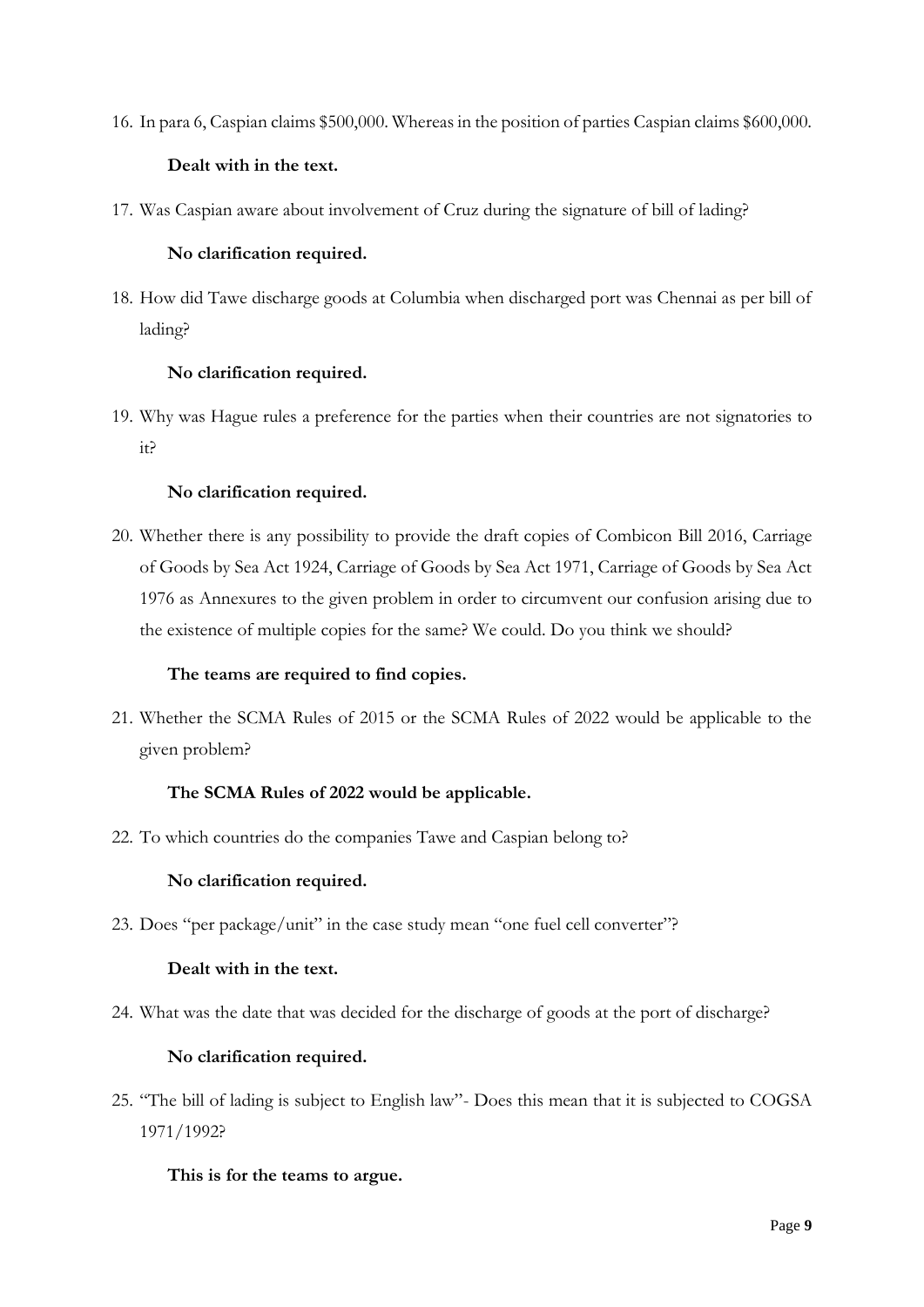26. What is the current rate of Bullion value as mentioned in point 3 (a) on page no.5?

## **Dealt with in the text.**

27. At various places in the case study, the calculation of the total value is given as 4 times of what it should be, any clarification with regard to that?

## **Dealt with in the text.**

28. Page 5, Point 2 of the case study states, 'Article 4 Rule 5 of the Hague-Visby Rules appended to the Carriage of Goods by Sea Act 1976', with regard to this statement, any clarification in relation to the year of the legislation?

#### **Dealt with in the text.**

29. It is given on Page 3, point 5 that, "The loss was admitted............. from Cartagena'. By whom has the loss been admitted?

## **Dealt with in the text.**

30. The clauses of which document/ rules/ statute are being referred to in the following sentences of the case study:

a. Paragraph 3: "4. The contract contained in or evidenced by this bill of lading is subject to the Hague Rules, and Clause 11 shall be regarded as deleted."

b. Paragraph 4: "2. Clause 11 is deleted.

c. Clause Paramount. The contract contained in or evidenced by this bill of lading is subject to the Hague Rules, save that Clause IX shall not apply."

## **Dealt with in the text.**

31. Can dollars be used for all calculations for the sake of uniformity?

#### **Not necessarily.**

32. In para 6, Caspian has claimed \$500,000, however, in the position parties, in Caspian's claims Caspian has claimed \$600,000. Which value is to be considered as the final value?

#### **Dealt with in the text.**

33. Is the reference to Carriage of Goods by Sea Act, 1976 in clause 4 in Caspian's position actually a reference to the Carriage of Goods by Sea Act, 1971?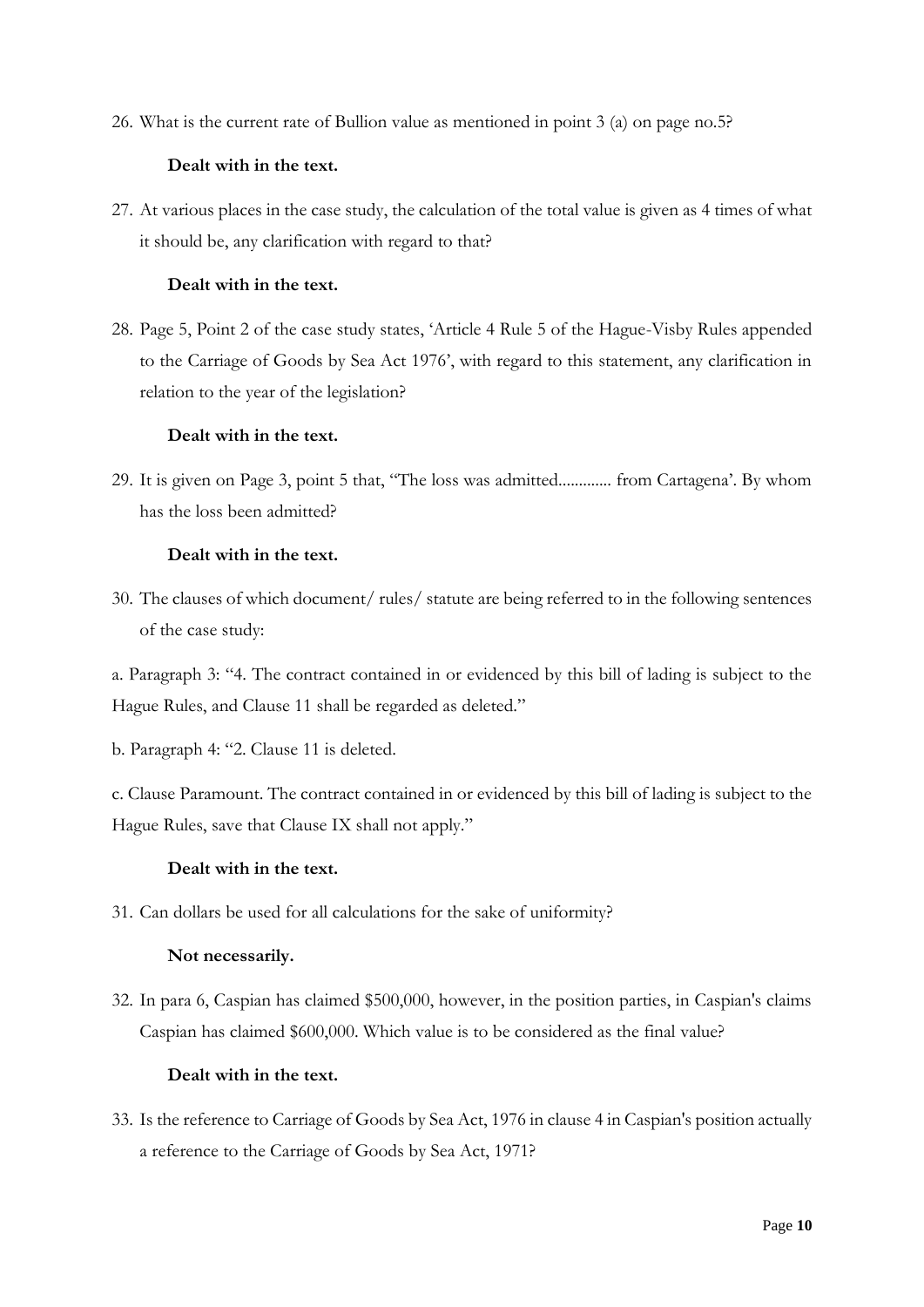## **Dealt with in the text.**

34. On Page 2, it is written as "Claimants" below CASPIAN TRADERS LIMITED. Should it be written as "Claimant"?

## **The plurals and singulars are now tidied up.**

35. As per the facts of the given case, there are two respondents namely: TAWE LIMITED and CRUZ SA. So, do we have to prepare two separate respondent side memorials for TAWE LIMITED and CRUZ SA, or need to combine both the issues and arguments of TAWE LIMITED and CRUZ SA in one respondent memorial itself?

# **It is up to the teams. The obvious division of labour is Side A, arguing (i) liability and (ii) quantum for Caspian, Side B arguing the case in its entirety for (i) Tawe and (ii) Cruz.**

36. There are five hydrogen fuel cell converters. Is the cost of each hydrogen fuel cell converter \$100,000? Is the word "converter" referring to the same meaning as the word "package"?

## **Dealt with in the text.**

37. The word Combiconbill 2016 is written together. What is Combiconbill 2016?

#### **We have now separated them for consistency.**

38. As per the given facts (Para 3, page 3), there are certain points mentioned in Tawe's Addendum. Can those four points be assumed as the clauses of the Bill of Lading issued by TAWE LIMITED on CASPIAN TRADERS LIMITED?

## **No clarification required.**

39. As per the given facts (Para 4, page 3), there are certain points mentioned in the TAWE LIMITED's Addendum. Can those four points be assumed as the clauses of the Bill of Lading issues issued by TAWE LIMITED on CRUZ SA?

#### **No clarification required.**

40. If the answer to the above question is yes, then on the 6th page of the proposition, under the heading "CRUZ", point 1 talk about Clause 15 of the Bill of Lading. Where can the clause be found as there are only four points mentioned?

## **No clarification required.**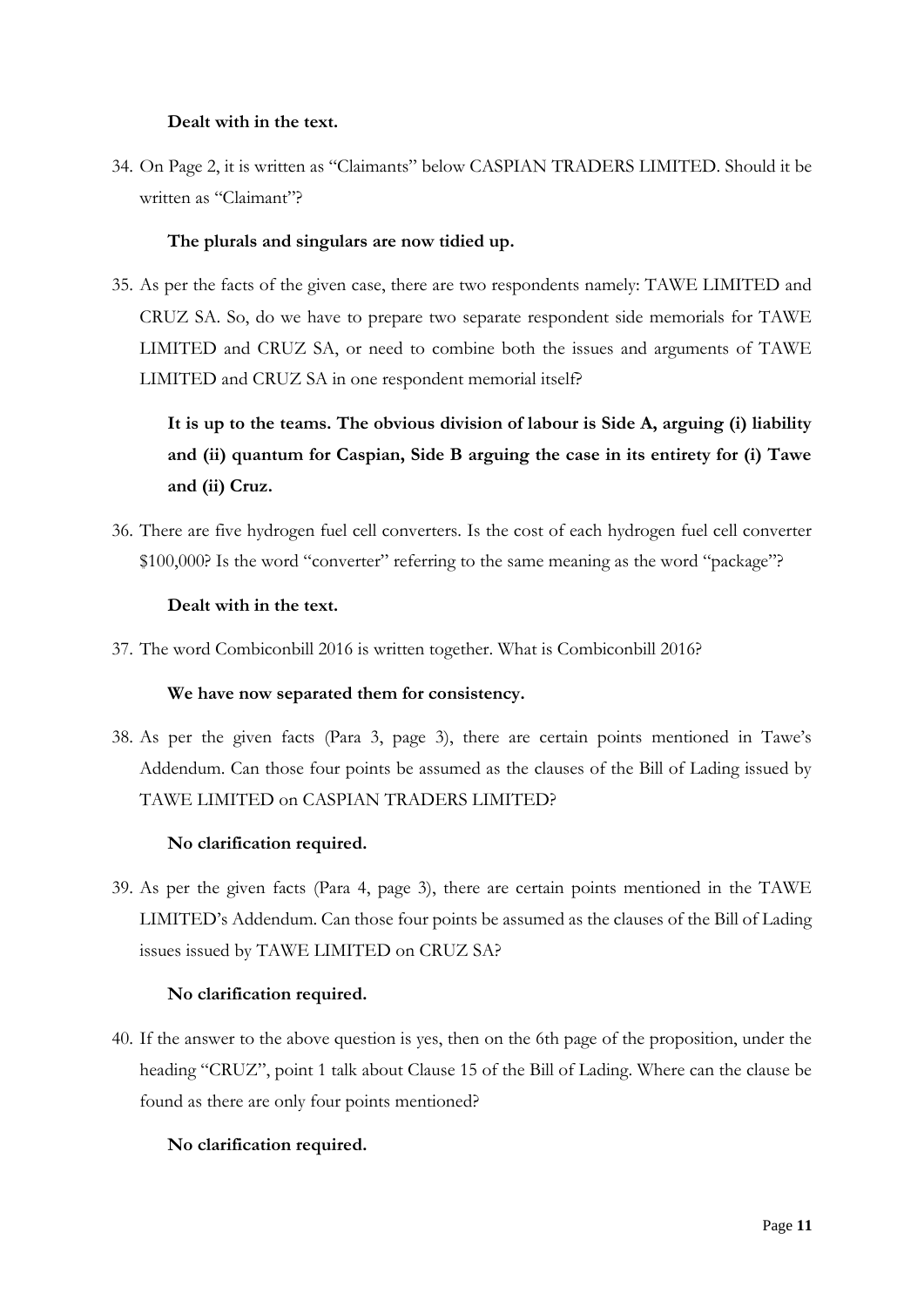41. Was CASPIAN TRADERS LIMITED aware and had knowledge that TAWE LIMITED had discharged the cargo and transhipped it on to the Hidalgo, owned by Armadores CRUZ SA? Was there any kind of agreement or conveyance of the fact by the two respondents to the claimant?

## **The same should be left for arguments.**

42. How many packages were to be transported by CASPIAN TRADERS LIMITED shipments?

## **Dealt with in the text.**

43. Tawe responded that it will pay only 1000 dollars at the rate of \$500 per packages. However, there were only 5 packages so that amounts to 500x5= \$2,500. Kindly clarify the complete concept of the amount and the weightage of the items.

## **Dealt with in the text.**

44. How many arbitrators did all the three parties, namely: CASPIAN TRADERS LIMITED, TAWE LIMITED, and CRUZ SA have agree to?

## **The number of arbitrators should be argued by the teams.**

45. What is the arbitration jurisdiction that all the three parties have decided?

#### **The answer to this question should be argued by the teams.**

46. In statement of facts (4) , it is mentioned that Caspian claimed \$500,000 . But in the position of parties \$600,000 is claimed by Caspian. So what is the actual amount that Caspian claims that Tawe and Cruz are liable to?

#### **Dealt with in the text.**

47. In the position of parties (4) Caspian, based on exactly what calculation , claims that Tawe and Cruz are liable in the figure approximately \$ 2800 / convertor to \$ 56,000 in total?

#### **Dealt with in the text.**

48. "The contract contained in or evidenced by this bill of lading is subject to the Hague Rules, and Clause 11 shall be regarded as deleted. The contract contained in or evidenced by this bill of lading is subject to the Hague Rules, save that Clause IX shall not apply." Which clauses are being referred to in the addendum of both the bills of lading?

#### **Dealt with in the text.**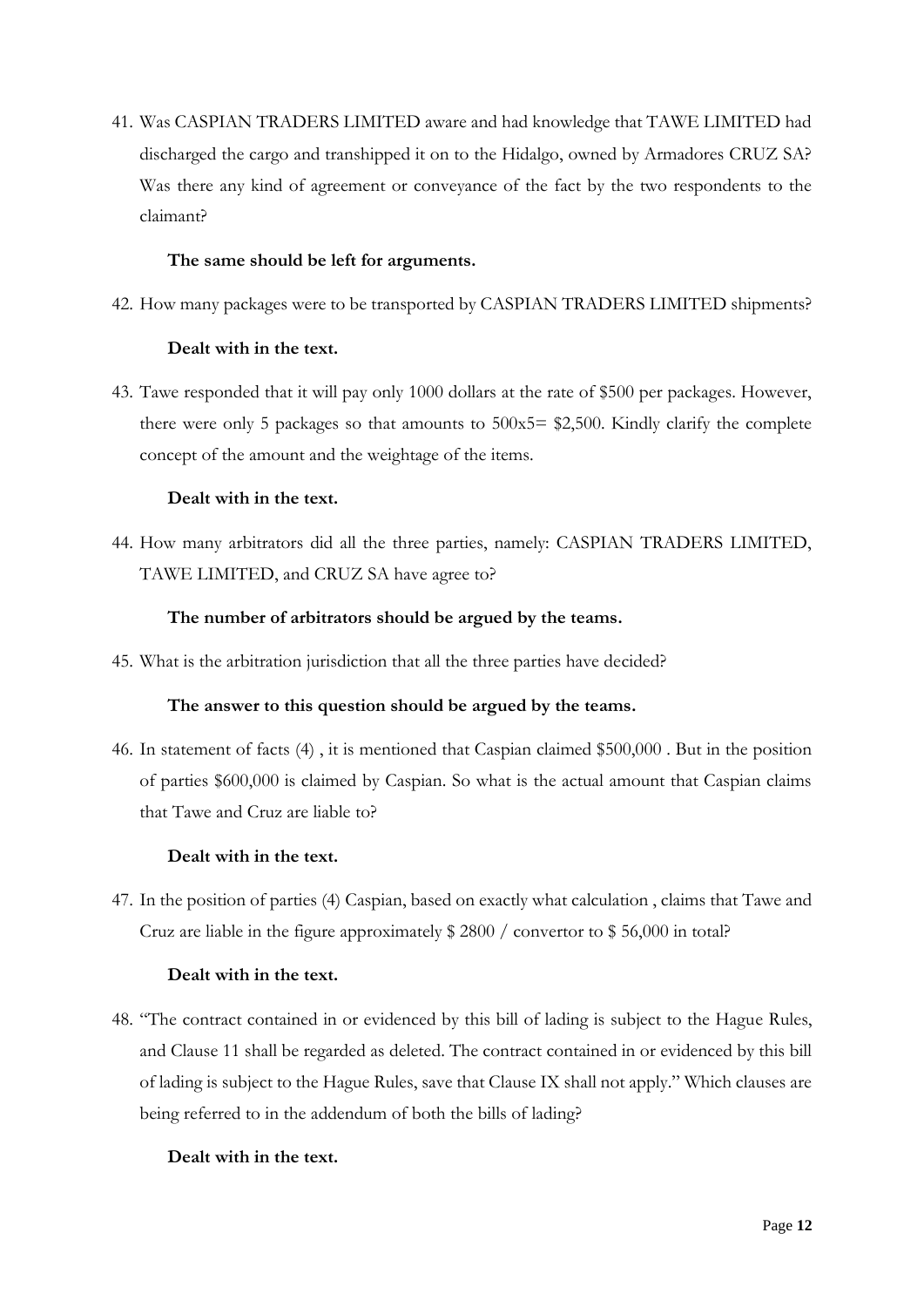49. According to the moot proposition, the position of Caspian is that "Caspian claims that both Tawe and Cruz are liable to them for \$600,000, the full market value of the lost converters." Has the amount of \$600,000 been mentioned due to some error? If not, then please clarify how they are claiming this amount?

## **Dealt with in the text.**

50. Which edition of SCMA rules is to be followed in the present case since the dates of issue of claims for arbitration against the defendants are 25 August 2021 and 3 September 2021?

## **The SCMA 2022 edition would be followed.**

51. Is the seaworthiness of the ship contested between the parties or have the defendants admitted that Hidalgo was unseaworthy due to lack of due diligence shown by Cruz?

## **Kindly refer to the facts.**

52. The addendum clauses of the bills of lading mention that the contract is subject to Hague rules. Are the rules mentioned here the Hague Rules of 1924?

## **This is for the teams to decide.**

53. "The contract contained in or evidenced by this bill of lading is subject to Hague rules" Which set of Hague rules is being referred to in this statement?

## **Dealt with in the text.**

54. Has it been admitted by Cruz that the ship was unseaworthy?

## **Kindly refer to the facts.**

55. Whether Hidalgo was seaworthy or not? Are we expected to argue on this point?

#### **See above.**

56. In the bill of lading issued by tawe in Santos, Brazil, why is Caspian shipper as well as consignee? Was the Indian branch of Caspian supposed to receive the goods in Chennai?

#### **No clarification required.**

57. In the bill of lading issued by Cruz, why is tawe the shipper as well as consignee?

#### **See above.**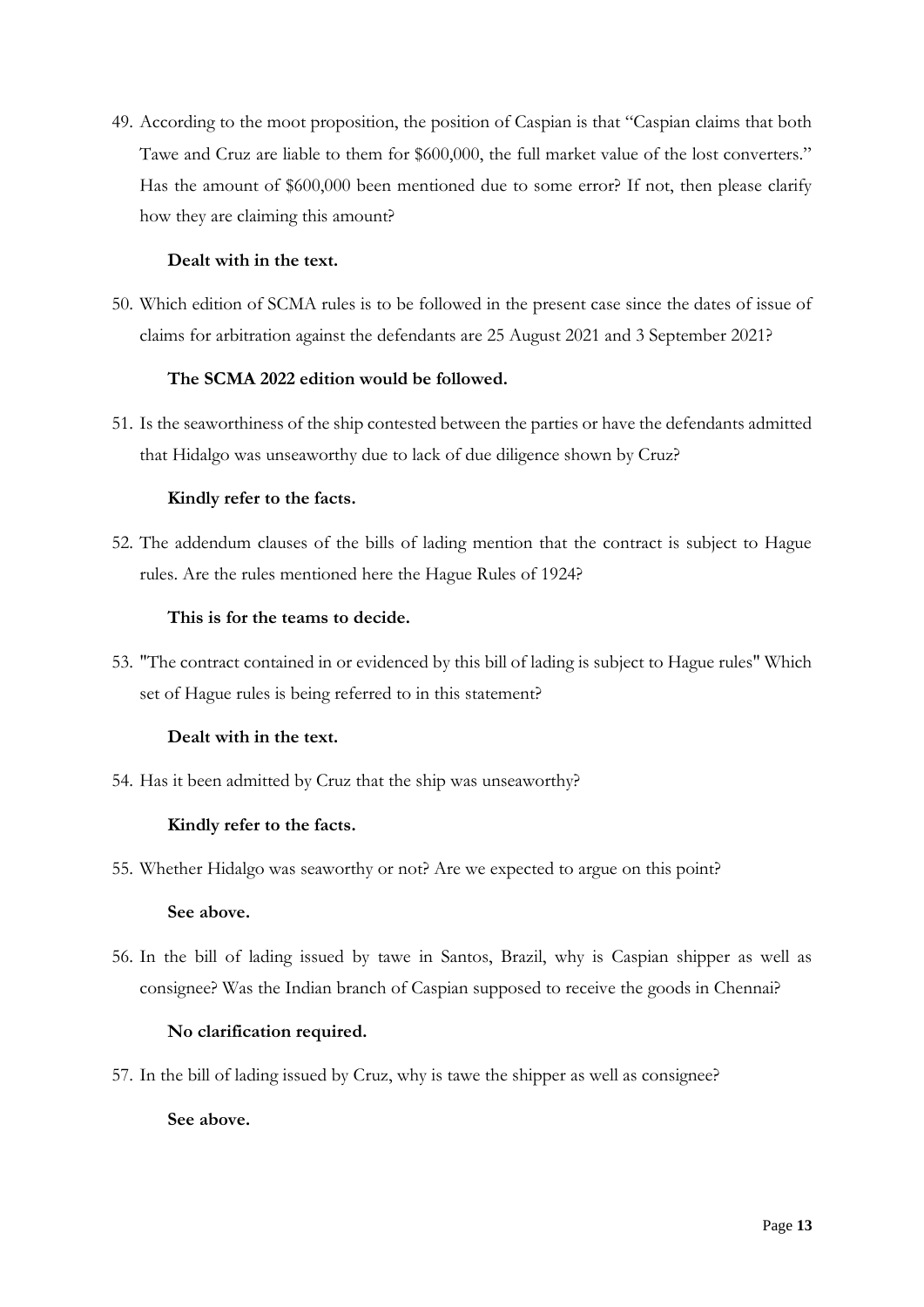58. "The contract contained in or evidenced by this bill of lading is subject to the Hague Rules, and Clause 11 shall be regarded as deleted'- this is the clause mentioned in the bill of lading issued by tawe in Santos, Brazil. Is it " clause paramount"?

## **Dealt with in the text.**

59. Whether the COGSA 1924 and COGSA 1971 mentioned in the moot proposition are English Statutes?

**Yes.**

60. Whether Hague Rules 1924 or Hague Visby Rules 1976 apply to the bills of lading?

## **This is for the teams to argue.**

61. Is Caspian claiming that Tawe and Cruz are liable for \$600,000 OR \$500,000?

## **Dealt with in the text.**

62. Is Caspian claiming the amount from Tawe and Cruz individually or jointly?

## **Dealt with in the text.**

63. Is Cruz's negligence in making sure whether the Hidalgo was seaworthy before voyage a settled matter of fact?

#### **Kindly refer to the facts.**

64. Whether the bill of lading issued by Cruz is negotiable?

#### **Dealt with in the text.**

65. Whether the value of goods have been declared in both bills of lading?

#### **There is no such evidence – it is dealt with it in the text.**

66. Which edition of SCMA rules is applicable to the moot, the 3rd or 4th (which will be effective from 1st January 2022)?

## **The 4th one would be applicable.**

67. The market value of the fuel convertors in para 6 is \$500,000 but in 7 it says \$600,000. Which one should we consider as the market value of the fuel converters?

## **Dealt with it in the text.**